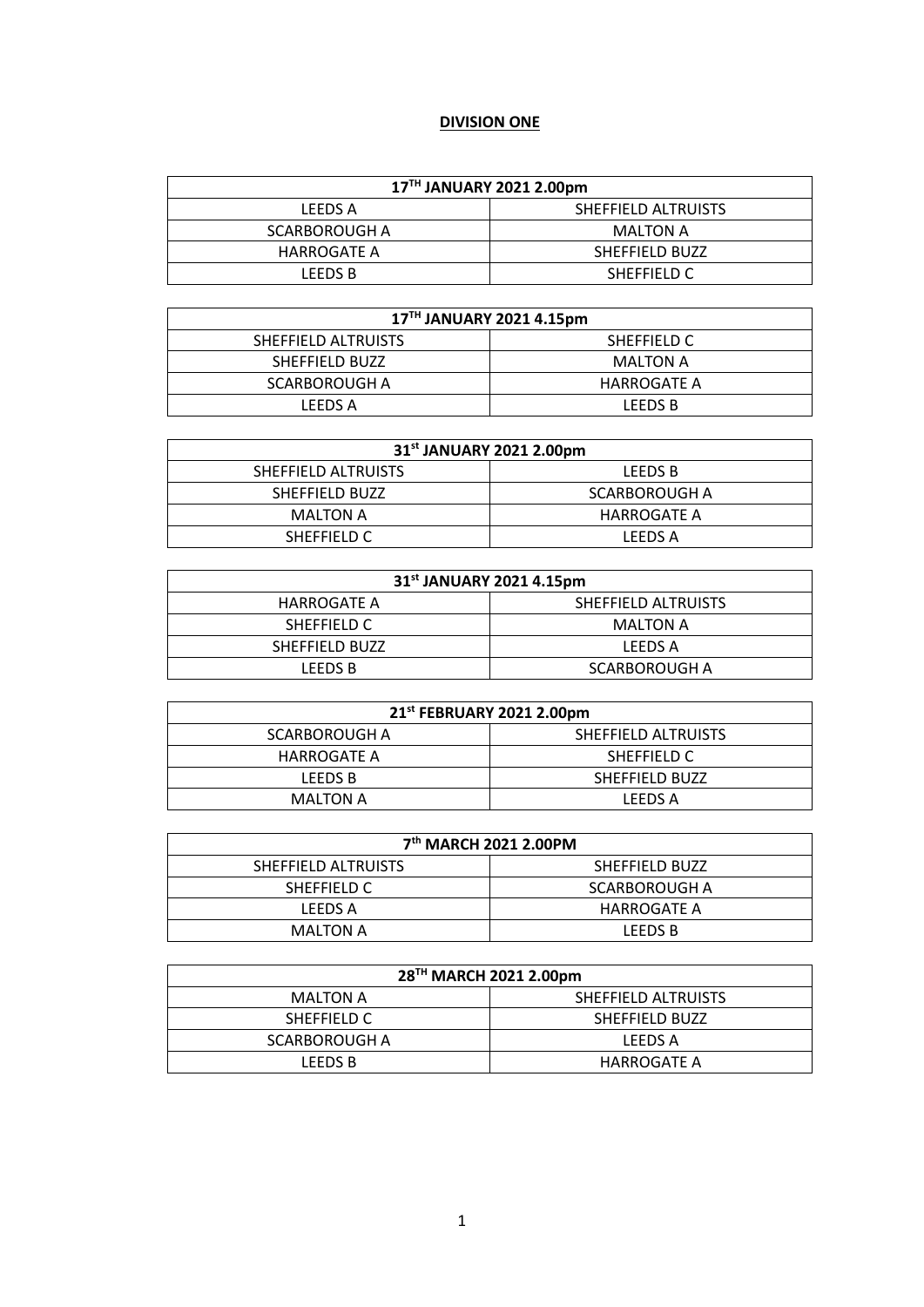#### **DIVISION TWO**

| 17TH JANUARY 2021 2.00pm |                            |  |
|--------------------------|----------------------------|--|
| YORK A                   | <b>HUDDERSFIELD RASCAL</b> |  |
| <b>LEEDS D</b>           | <b>LEEDS C</b>             |  |
| YORK B                   | <b>HARROGATE B</b>         |  |
| <b>WAKEFIELD ARCHAIC</b> | <b>HULL A</b>              |  |

| 17TH JANUARY 2021 4.15pm   |                          |  |
|----------------------------|--------------------------|--|
| <b>HUDDERSFIELD RASCAL</b> | <b>HULL A</b>            |  |
| <b>HARROGATE B</b>         | <b>LEEDS C</b>           |  |
| <b>LEEDS D</b>             | YORK B                   |  |
| YORK A                     | <b>WAKEFIELD ARCHAIC</b> |  |

| 31 <sup>st</sup> JANUARY 2021 2.00pm |                          |
|--------------------------------------|--------------------------|
| <b>HUDDERSFIELD RASCAL</b>           | <b>WAKEFIELD ARCHAIC</b> |
| <b>HARROGATE B</b>                   | <b>LEEDS D</b>           |
| <b>LEEDS C</b>                       | YORK B                   |
| <b>HULL A</b>                        | YORK A                   |

| 31 <sup>st</sup> JANUARY 2021 4.15pm |                            |
|--------------------------------------|----------------------------|
| <b>YORK B</b>                        | <b>HUDDERSFIELD RASCAL</b> |
| <b>HULL A</b>                        | <b>LEEDS C</b>             |
| <b>HARROGATE B</b>                   | YORK A                     |
| <b>WAKEFIELD ARCHAIC</b>             | <b>LEEDS D</b>             |

| 21 <sup>st</sup> FEBRUARY 2021 2.00pm |                            |
|---------------------------------------|----------------------------|
| <b>LEEDS D</b>                        | <b>HUDDERSFIELD RASCAL</b> |
| YORK B                                | <b>HULL A</b>              |
| <b>WAKEFIELD ARCHAIC</b>              | <b>HARROGATE B</b>         |
| <b>LEEDS C</b>                        | YORK A                     |

| 7 <sup>th</sup> MARCH 2021 2.00PM |                          |  |
|-----------------------------------|--------------------------|--|
| <b>HUDDERSFIELD RASCAL</b>        | <b>HARROGATE B</b>       |  |
| <b>HULL A</b>                     | <b>LEEDS D</b>           |  |
| YORK A                            | YORK B                   |  |
| <b>LEEDS C</b>                    | <b>WAKEFIELD ARCHAIC</b> |  |

| 28TH MARCH 2021 2.00pm   |                            |
|--------------------------|----------------------------|
| <b>LEEDS C</b>           | <b>HUDDERSFIELD RASCAL</b> |
| <b>HULL A</b>            | <b>HARROGATE B</b>         |
| <b>LEEDS D</b>           | YORK A                     |
| <b>WAKEFIELD ARCHAIC</b> | YORK B                     |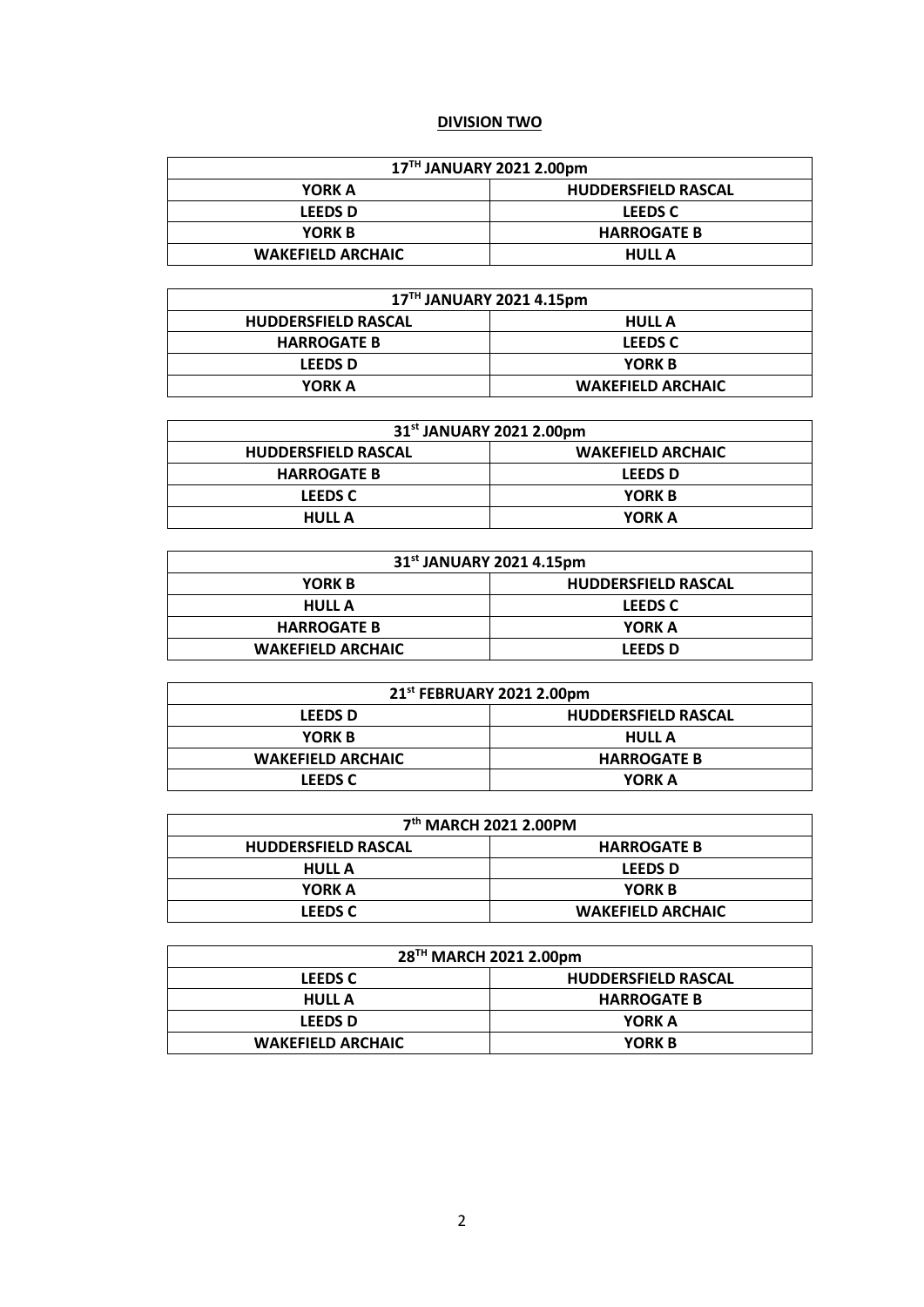# **DIVISION THREE**

| 17TH JANUARY 2021 2.00pm |                           |  |
|--------------------------|---------------------------|--|
| LEEDS E                  | <b>BRADFORD A</b>         |  |
| KEIGHLEY KBC-A           | MALTON B                  |  |
| SHEFFIELD DIPSTICKS      | HULL B                    |  |
| <b>ILKLEY ICONS 1</b>    | <b>WAKEFIELD BUBBLERS</b> |  |

| 17TH JANUARY 2021 4.15pm |                           |  |
|--------------------------|---------------------------|--|
| <b>BRADFORD A</b>        | <b>WAKEFIELD BUBBLERS</b> |  |
| HULL B                   | MALTON B                  |  |
| KEIGHLEY KBC-A           | SHEFFIELD DIPSTICKS       |  |
| LEEDS E                  | <b>ILKLEY ICONS 1</b>     |  |

| 31 <sup>st</sup> JANUARY 2021 2.00pm |                       |  |
|--------------------------------------|-----------------------|--|
| BRADFORD A                           | <b>ILKLEY ICONS 1</b> |  |
| HULL B                               | KEIGHLEY KBC-A        |  |
| <b>MALTON B</b>                      | SHEFFIELD DIPSTICKS   |  |
| <b>WAKEFIELD BUBBLERS</b>            | LEEDS E               |  |

| 31 <sup>st</sup> JANUARY 2021 4.15pm |                 |  |
|--------------------------------------|-----------------|--|
| SHEFFIELD DIPSTICKS                  | BRADFORD A      |  |
| <b>WAKEFIELD BUBBLERS</b>            | <b>MALTON B</b> |  |
| <b>HULL B</b>                        | LEEDS E         |  |
| <b>ILKLEY ICONS 1</b>                | KEIGHLEY KBC-A  |  |

| 21st FEBRUARY 2021 2.00pm |                           |
|---------------------------|---------------------------|
| KEIGHLEY KBC-A            | BRADFORD A                |
| SHEFFIELD DIPSTICKS       | <b>WAKEFIELD BUBBLERS</b> |
| <b>ILKLEY ICONS 1</b>     | HULL B                    |
| <b>MALTON B</b>           | LEEDS E                   |

| 7 <sup>th</sup> MARCH 2021 2.00PM |                       |
|-----------------------------------|-----------------------|
| <b>BRADFORD A</b>                 | <b>HULL B</b>         |
| <b>WAKEFIELD BUBBLERS</b>         | KEIGHLEY KBC-A        |
| LEEDS E                           | SHEFFIELD DIPSTICKS   |
| <b>MALTON B</b>                   | <b>ILKLEY ICONS 1</b> |

| 28 <sup>TH</sup> MARCH 2021 2.00pm |                     |  |
|------------------------------------|---------------------|--|
| MALTON B                           | <b>BRADFORD A</b>   |  |
| <b>WAKEFIELD BUBBLERS</b>          | <b>HULL B</b>       |  |
| KEIGHLEY KBC-A                     | LEEDS E             |  |
| <b>ILKLEY ICONS 1</b>              | SHEFFIELD DIPSTICKS |  |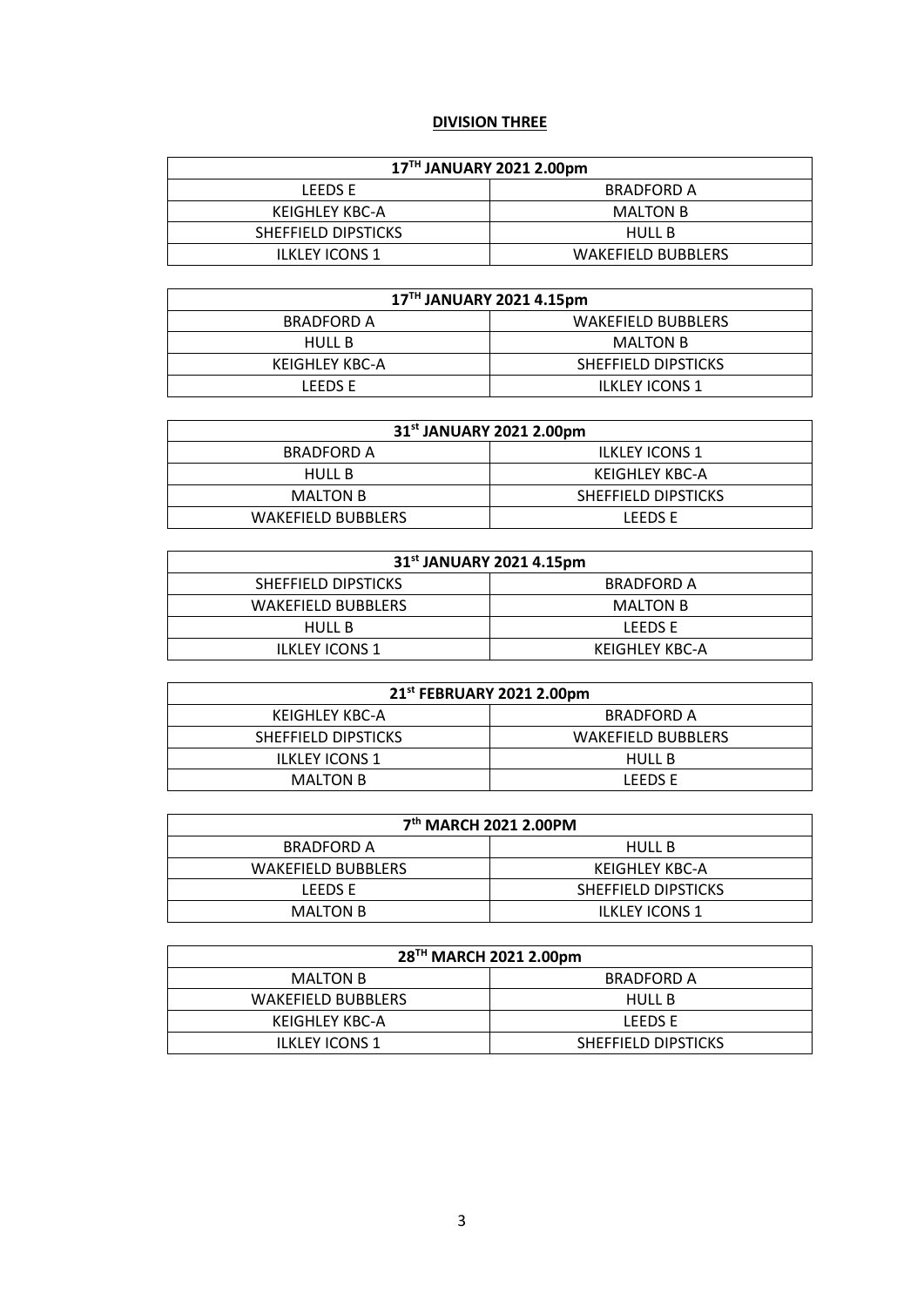# **DIVISION FOUR**

| 17TH JANUARY 2021 2.00pm |                      |  |
|--------------------------|----------------------|--|
| DONCASTER A              | SHEFFIELD EX-FALCONS |  |
| <b>ILKLEY ICONS 2</b>    | <b>BRADFORD B</b>    |  |
| <b>BEAUCHIEF RED</b>     | KEIGHLEY KBC-B       |  |
| LEEDS E                  | YORK C               |  |

| 17TH JANUARY 2021 4.15pm |                      |  |
|--------------------------|----------------------|--|
| SHEFFIELD EX-FALCONS     | YORK C               |  |
| KEIGHLEY KBC-B           | <b>BRADFORD B</b>    |  |
| ILKLEY ICONS 2           | <b>BEAUCHIEF RED</b> |  |
| DONCASTER A              | <b>LEEDS E</b>       |  |

| 31 <sup>st</sup> JANUARY 2021 2.00pm |                       |
|--------------------------------------|-----------------------|
| SHEFFIELD EX-FALCONS                 | LEEDS F               |
| KEIGHLEY KBC-B                       | <b>ILKLEY ICONS 2</b> |
| <b>BRADFORD B</b>                    | <b>BEAUCHIEF RED</b>  |
| YORK C                               | DONCASTER A           |

| 31 <sup>st</sup> JANUARY 2021 4.15pm |                      |  |
|--------------------------------------|----------------------|--|
| <b>BEAUCHIEF RED</b>                 | SHEFFIELD EX-FALCONS |  |
| YORK C                               | <b>BRADFORD B</b>    |  |
| KEIGHLEY KBC-B                       | DONCASTER A          |  |
| LEEDS E                              | ILKLEY ICONS 2       |  |

| 21 <sup>st</sup> FEBRUARY 2021 2.00pm |                      |
|---------------------------------------|----------------------|
| <b>ILKLEY ICONS 2</b>                 | SHEFFIELD EX-FALCONS |
| <b>BEAUCHIEF RED</b>                  | YORK C               |
| <b>LEEDS F</b>                        | KEIGHLEY KBC-B       |
| <b>BRADFORD B</b>                     | DONCASTER A          |

| 7 <sup>th</sup> MARCH 2021 2.00PM |                       |
|-----------------------------------|-----------------------|
| SHEFFIELD EX-FALCONS              | KEIGHLEY KBC-B        |
| YORK C                            | <b>ILKLEY ICONS 2</b> |
| DONCASTER A                       | <b>BEAUCHIEF RED</b>  |
| <b>BRADFORD B</b>                 | I FFDS F              |

| 28TH MARCH 2021 2.00pm |                      |
|------------------------|----------------------|
| <b>BRADFORD B</b>      | SHEFFIELD EX-FALCONS |
| YORK C                 | KEIGHLEY KBC-B       |
| <b>ILKLEY ICONS 2</b>  | DONCASTER A          |
| LEEDS F                | <b>BEAUCHIEF RED</b> |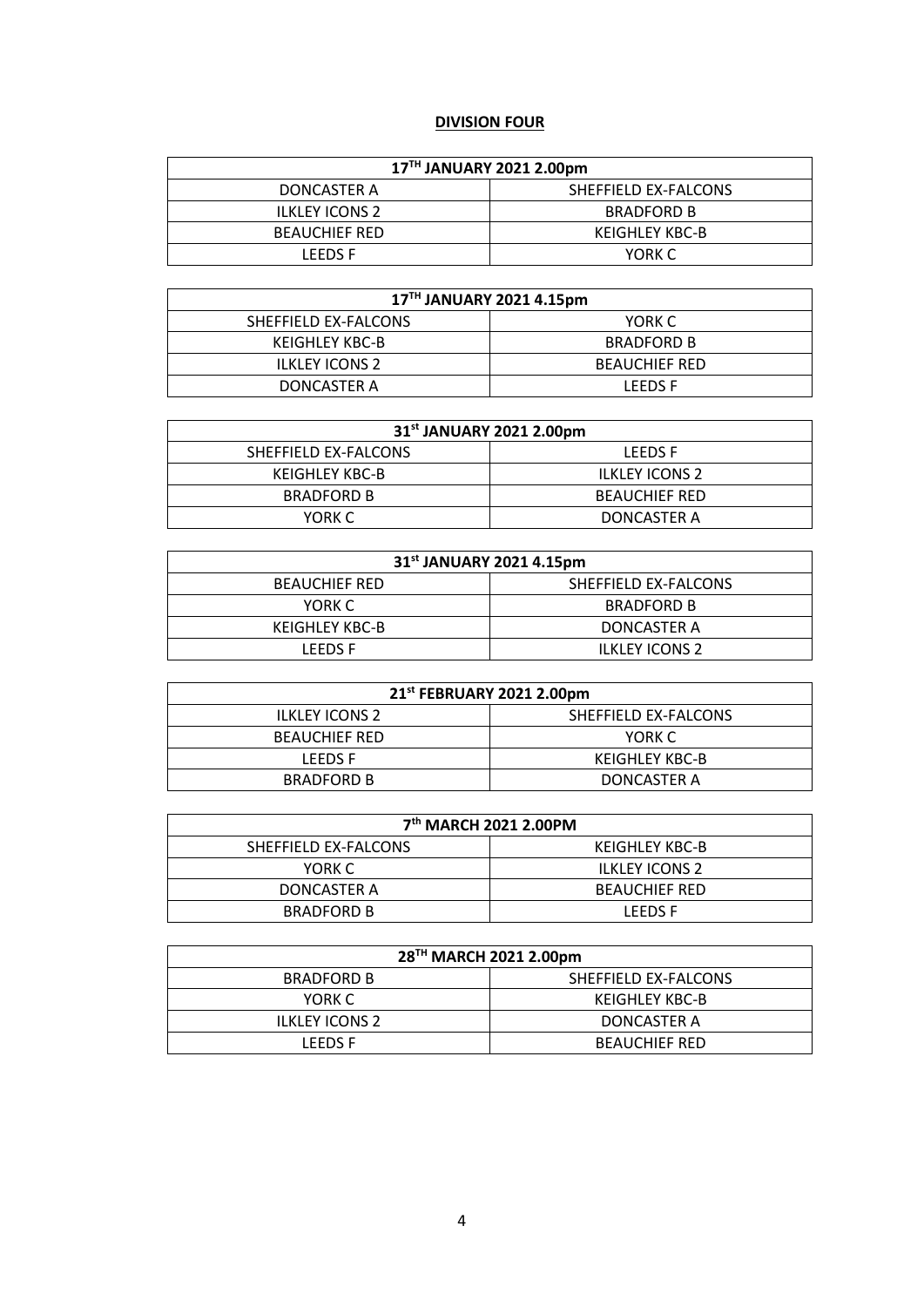# **DIVISION FIVE**

| 17TH JANUARY 2021 2.00pm |                       |  |
|--------------------------|-----------------------|--|
| SHEFFIELD G              | DONCASTER B           |  |
| <b>ILKLEY ICONS 3</b>    | <b>ILKLEY ICONS 4</b> |  |
| SHELLEY A                | SHEFFIELD F           |  |
| <b>BEAUCHIEF WHITE</b>   | <b>BRIGHOUSE ACES</b> |  |

| 17TH JANUARY 2021 4.15pm |                        |  |
|--------------------------|------------------------|--|
| DONCASTER B              | <b>BRIGHOUSE ACES</b>  |  |
| <b>SHEFFIELD F</b>       | <b>ILKLEY ICONS 4</b>  |  |
| <b>ILKLEY ICONS 3</b>    | SHELLEY A              |  |
| SHEFFIELD G              | <b>BEAUCHIEF WHITE</b> |  |

| 31 <sup>st</sup> JANUARY 2021 2.00pm |                        |  |
|--------------------------------------|------------------------|--|
| DONCASTER B                          | <b>BEAUCHIEF WHITE</b> |  |
| <b>SHEFFIELD F</b>                   | <b>ILKLEY ICONS 3</b>  |  |
| <b>ILKLEY ICONS 4</b>                | SHELLEY A              |  |
| <b>BRIGHOUSE ACES</b>                | SHEFFIELD G            |  |

| 31 <sup>st</sup> JANUARY 2021 4.15pm |                       |  |
|--------------------------------------|-----------------------|--|
| SHELLEY A                            | DONCASTER B           |  |
| <b>BRIGHOUSE ACES</b>                | <b>ILKLEY ICONS 4</b> |  |
| <b>SHEFFIELD F</b>                   | SHEFFIELD G           |  |
| <b>BEAUCHIEF WHITE</b>               | <b>ILKLEY ICONS 3</b> |  |

| 21st FEBRUARY 2021 2.00pm |                       |
|---------------------------|-----------------------|
| <b>ILKLEY ICONS 3</b>     | DONCASTER B           |
| SHELLEY A                 | <b>BRIGHOUSE ACES</b> |
| <b>BEAUCHIEF WHITE</b>    | <b>SHEFFIELD F</b>    |
| <b>ILKLEY ICONS 4</b>     | SHEFFIELD G           |

| 7 <sup>th</sup> MARCH 2021 2.00PM |                        |  |
|-----------------------------------|------------------------|--|
| DONCASTER B                       | SHEFFIELD F            |  |
| <b>BRIGHOUSE ACES</b>             | <b>ILKLEY ICONS 3</b>  |  |
| SHEFFIELD G                       | SHELLEY A              |  |
| <b>ILKLEY ICONS 4</b>             | <b>BEAUCHIEF WHITE</b> |  |

| 28 <sup>TH</sup> MARCH 2021 2.00pm |                    |
|------------------------------------|--------------------|
| <b>ILKLEY ICONS 4</b>              | DONCASTER B        |
| <b>BRIGHOUSE ACES</b>              | <b>SHEFFIELD F</b> |
| <b>ILKLEY ICONS 3</b>              | SHEFFIELD G        |
| <b>BEAUCHIEF WHITE</b>             | SHELLEY A          |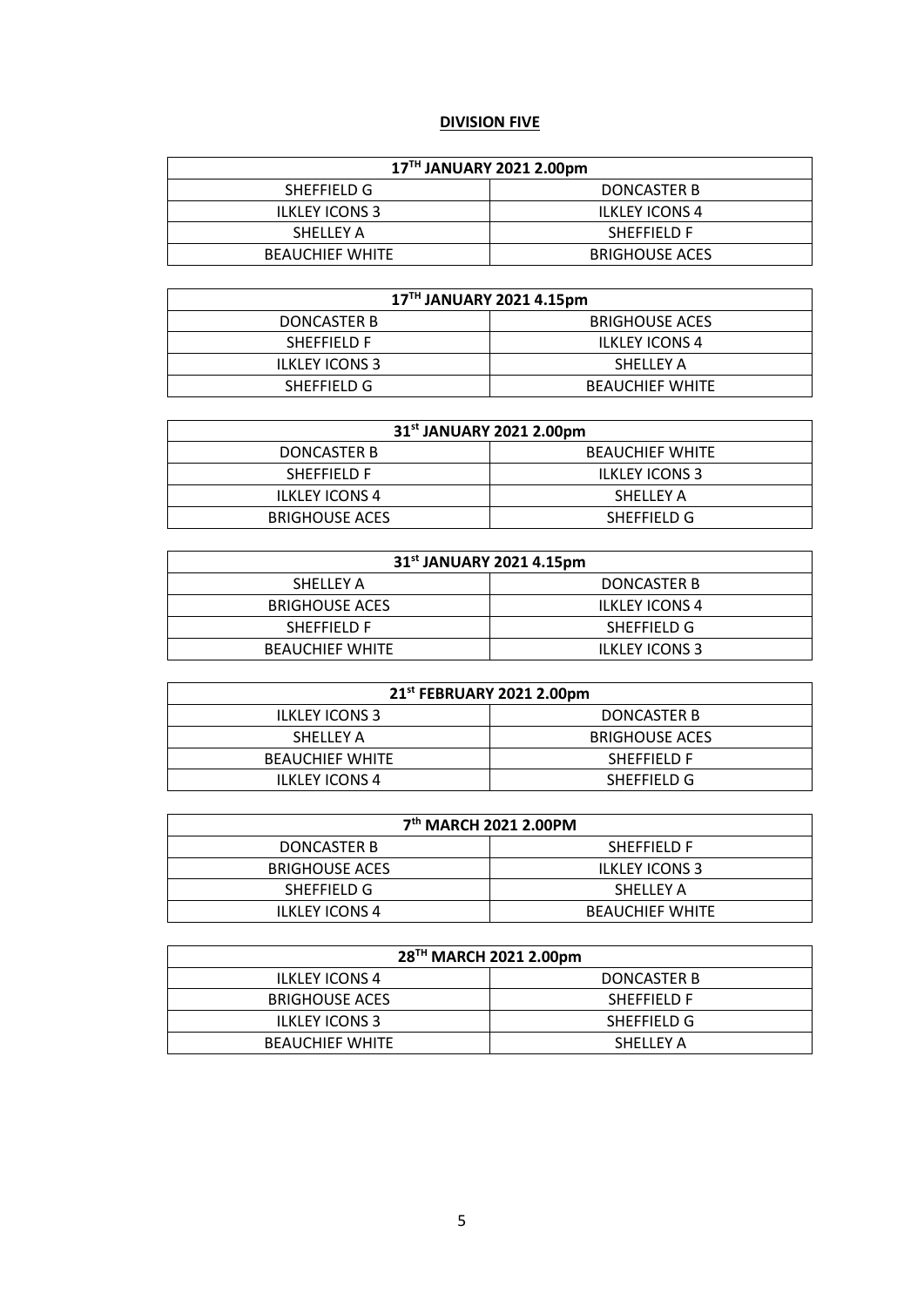# **DIVISION SIX**

| 17TH JANUARY 2021 2.00pm    |             |
|-----------------------------|-------------|
| OLIVER COWAN ONLINE A       | YORK D      |
| <b>SHELLEY B</b>            | DONCASTER C |
| <b>BRIGHOUSE BUCCANEERS</b> | YORK E      |
| THIRSK A                    | GARFORTH A  |

| 17TH JANUARY 2021 4.15pm |                             |
|--------------------------|-----------------------------|
| YORK D                   | <b>GARFORTH A</b>           |
| YORK E                   | DONCASTER C                 |
| <b>SHELLEY B</b>         | <b>BRIGHOUSE BUCCANEERS</b> |
| OLIVER COWAN ONLINE A    | THIRSK A                    |

| 31 <sup>st</sup> JANUARY 2021 2.00pm |                             |
|--------------------------------------|-----------------------------|
| YORK D                               | THIRSK A                    |
| YORK E                               | <b>SHELLEY B</b>            |
| DONCASTER C                          | <b>BRIGHOUSE BUCCANEERS</b> |
| GARFORTH A                           | OLIVER COWAN ONLINE A       |

| 31 <sup>st</sup> JANUARY 2021 4.15pm |                       |
|--------------------------------------|-----------------------|
| <b>BRIGHOUSE BUCCANEERS</b>          | YORK D                |
| <b>GARFORTH A</b>                    | DONCASTER C           |
| YORK E                               | OLIVER COWAN ONLINE A |
| THIRSK A                             | <b>SHELLEY B</b>      |

| 21st FEBRUARY 2021 2.00pm   |                       |
|-----------------------------|-----------------------|
| <b>SHELLEY B</b>            | YORK D                |
| <b>BRIGHOUSE BUCCANEERS</b> | <b>GARFORTH A</b>     |
| THIRSK A                    | YORK E                |
| DONCASTER C                 | OLIVER COWAN ONLINE A |

| 7 <sup>th</sup> MARCH 2021 2.00PM |                             |
|-----------------------------------|-----------------------------|
| YORK D                            | YORK E                      |
| <b>GARFORTH A</b>                 | <b>SHELLEY B</b>            |
| OLIVER COWAN ONLINE A             | <b>BRIGHOUSE BUCCANEERS</b> |
| DONCASTER C                       | THIRSK A                    |

| 28 <sup>TH</sup> MARCH 2021 2.00pm |                             |
|------------------------------------|-----------------------------|
| DONCASTER C                        | YORK D                      |
| <b>GARFORTH A</b>                  | YORK E                      |
| <b>SHELLEY B</b>                   | OLIVER COWAN ONLINE A       |
| THIRSK A                           | <b>BRIGHOUSE BUCCANEERS</b> |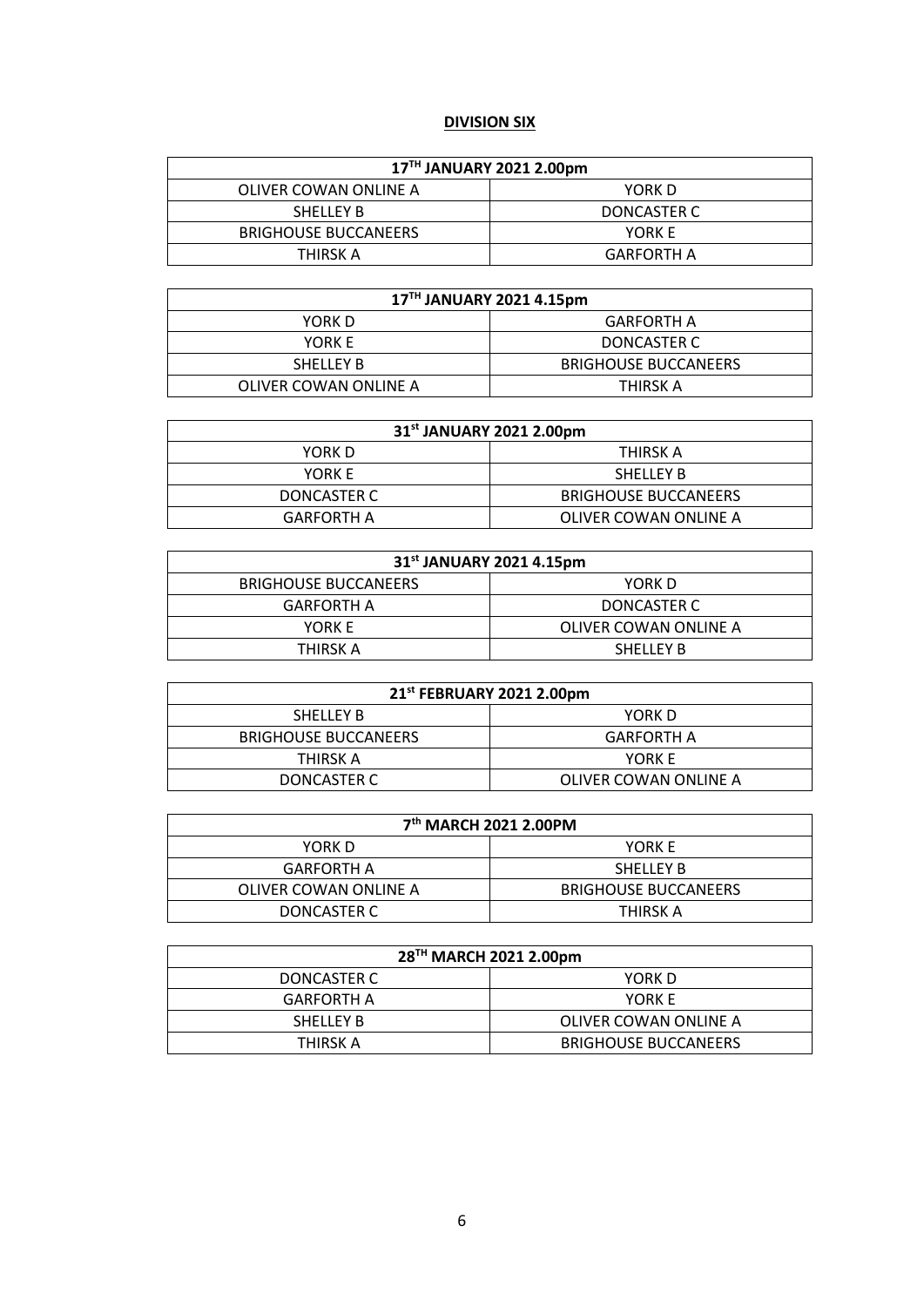#### **DIVISION SEVEN**

| 17 <sup>TH</sup> JANUARY 2021 2.00pm |                          |  |
|--------------------------------------|--------------------------|--|
| LEEDS G                              | <b>SCARBOROUGH B</b>     |  |
| OLIVER COWAN ONLINE B                | HARROGATE C              |  |
| <b>WETHERBY A</b>                    | DONCASTER D              |  |
| HARROGATE D                          | <b>WENSLEYDALE FOXES</b> |  |

| 17 <sup>TH</sup> JANUARY 2021 4.15pm |                          |
|--------------------------------------|--------------------------|
| <b>SCARBOROUGH B</b>                 | <b>WENSLEYDALE FOXES</b> |
| DONCASTER D                          | <b>HARROGATE C</b>       |
| OLIVER COWAN ONLINE B                | <b>WETHERBY A</b>        |
| LEEDS G                              | <b>HARROGATE D</b>       |

| 31st JANUARY 2021 2.00pm |                       |
|--------------------------|-----------------------|
| SCARBOROUGH B            | HARROGATE D           |
| DONCASTER D              | OLIVER COWAN ONLINE B |
| HARROGATE C              | WETHERBY A            |
| WENSLEYDALE FOXES        | LEEDS G               |

| 31 <sup>st</sup> JANUARY 2021 4.15pm |                       |  |
|--------------------------------------|-----------------------|--|
| WETHERBY A                           | <b>SCARBOROUGH B</b>  |  |
| <b>WENSLEYDALE FOXES</b>             | HARROGATE C           |  |
| DONCASTER D                          | LEEDS G               |  |
| HARROGATE D                          | OLIVER COWAN ONLINE B |  |

| 21st FEBRUARY 2021 2.00pm |                          |
|---------------------------|--------------------------|
| OLIVER COWAN ONLINE B     | <b>SCARBOROUGH B</b>     |
| WFTHFRRY A                | <b>WENSLEYDALE FOXES</b> |
| HARROGATE D               | DONCASTER D              |
| HARROGATE C               | LEEDS G                  |

| 7 <sup>th</sup> MARCH 2021 2.00PM |                       |
|-----------------------------------|-----------------------|
| <b>SCARBOROUGH B</b>              | DONCASTER D           |
| <b>WENSLEYDALE FOXES</b>          | OLIVER COWAN ONLINE B |
| LEEDS G                           | WETHERBY A            |
| HARROGATE C                       | <b>HARROGATE D</b>    |

| 28 <sup>TH</sup> MARCH 2021 2.00pm |                      |
|------------------------------------|----------------------|
| HARROGATE C                        | <b>SCARBOROUGH B</b> |
| <b>WENSLEYDALE FOXES</b>           | DONCASTER D          |
| OLIVER COWAN ONLINE B              | LEEDS G              |
| HARROGATE D                        | WETHERBY A           |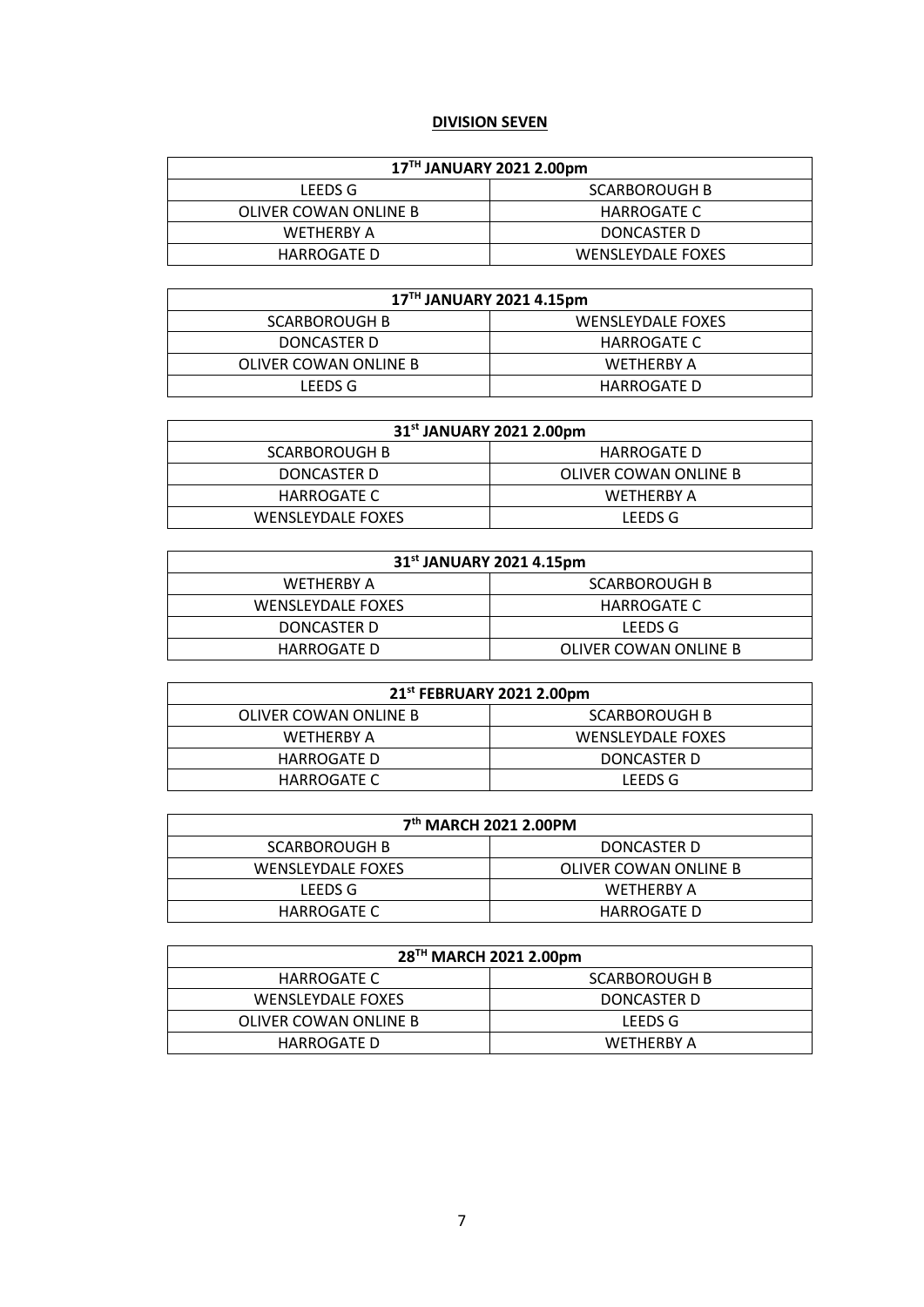# **DIVISION EIGHT**

| 17TH JANUARY 2021 2.00pm |                          |
|--------------------------|--------------------------|
| LEEDS H                  | YORK F                   |
| KEIGHLEY KBC-C           | <b>GARFORTH B</b>        |
| <b>WETHERBY B</b>        | <b>RIPON AY</b>          |
| SHEFFIELD H              | <b>WENSLEYDALE HARES</b> |

| 17TH JANUARY 2021 4.15pm |                          |
|--------------------------|--------------------------|
| YORK F                   | <b>WENSLEYDALE HARES</b> |
| <b>RIPON AY</b>          | <b>GARFORTH B</b>        |
| KEIGHLEY KBC-C           | <b>WETHERBY B</b>        |
| LEEDS H                  | SHEFFIELD H              |

| 31 <sup>st</sup> JANUARY 2021 2.00pm |                   |  |
|--------------------------------------|-------------------|--|
| YORK F                               | SHEFFIELD H       |  |
| <b>RIPON AY</b>                      | KEIGHLEY KBC-C    |  |
| <b>GARFORTH B</b>                    | <b>WETHERBY B</b> |  |
| <b>WENSLEYDALE HARES</b>             | LEEDS H           |  |

| 31 <sup>st</sup> JANUARY 2021 4.15pm |                   |  |
|--------------------------------------|-------------------|--|
| <b>WETHERBY B</b>                    | YORK F            |  |
| <b>WENSLEYDALE HARES</b>             | <b>GARFORTH B</b> |  |
| <b>RIPON AY</b>                      | LEEDS H           |  |
| SHEFFIELD H                          | KEIGHLEY KBC-C    |  |

| 21 <sup>st</sup> FEBRUARY 2021 2.00pm |                          |
|---------------------------------------|--------------------------|
| KEIGHLEY KBC-C                        | YORK F                   |
| <b>WETHERBY B</b>                     | <b>WENSLEYDALE HARES</b> |
| SHEFFIELD H                           | <b>RIPON AY</b>          |
| <b>GARFORTH B</b>                     | LEEDS H                  |

| 7 <sup>th</sup> MARCH 2021 2.00PM |                   |
|-----------------------------------|-------------------|
| YORK F                            | <b>RIPON AY</b>   |
| <b>WENSLEYDALE HARES</b>          | KEIGHLEY KBC-C    |
| LEEDS H                           | <b>WETHERBY B</b> |
| <b>GARFORTH B</b>                 | SHEFFIELD H       |

| 28 <sup>TH</sup> MARCH 2021 2.00pm |                   |
|------------------------------------|-------------------|
| <b>GARFORTH B</b>                  | YORK F            |
| <b>WENSLEYDALE HARES</b>           | <b>RIPON AY</b>   |
| KEIGHLEY KBC-C                     | LEEDS H           |
| SHEFFIELD H                        | <b>WETHERBY B</b> |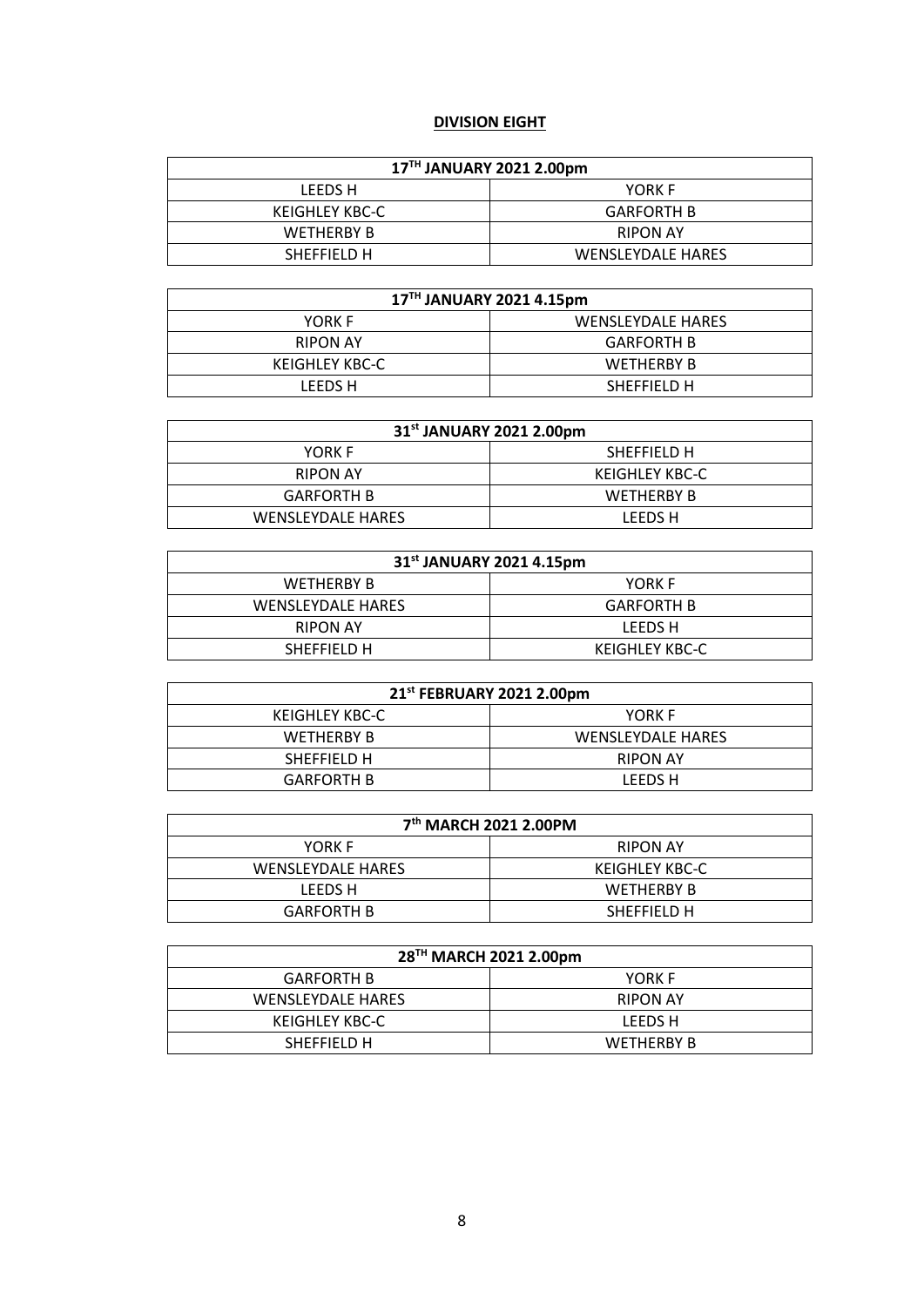#### **DIVISION NINE**

| 17TH JANUARY 2021 2.00pm |                            |  |
|--------------------------|----------------------------|--|
| WAKEFIELD C              | <b>LEEDS</b> I             |  |
| BRADFORD D               | LEEDS J                    |  |
| WAKEFIFLD D              | <b>WETHERBY C</b>          |  |
| BRADFORD C               | <b>BARNSLEY AMERICANOS</b> |  |

| 17TH JANUARY 2021 4.15pm |                            |  |
|--------------------------|----------------------------|--|
| LEEDS I                  | <b>BARNSLEY AMERICANOS</b> |  |
| WETHERBY C               | LEEDS J                    |  |
| <b>BRADFORD D</b>        | WAKEFIFLD D                |  |
| WAKEFIELD C              | <b>BRADFORD C</b>          |  |

| 31 <sup>st</sup> JANUARY 2021 2.00pm |                   |  |
|--------------------------------------|-------------------|--|
| LEEDS I                              | <b>BRADFORD C</b> |  |
| WETHERBY C                           | <b>BRADFORD D</b> |  |
| LEEDS J                              | WAKEFIFLD D       |  |
| <b>BARNSLEY AMERICANOS</b>           | WAKEFIELD C       |  |

| 31 <sup>st</sup> JANUARY 2021 4.15pm |                   |  |
|--------------------------------------|-------------------|--|
| WAKEFIFLD D                          | <b>LEEDS I</b>    |  |
| <b>BARNSLEY AMERICANOS</b>           | <b>LEEDS J</b>    |  |
| WETHERBY C                           | WAKEFIELD C       |  |
| BRADFORD C                           | <b>BRADFORD D</b> |  |

| 21 <sup>st</sup> FEBRUARY 2021 2.00pm |                            |  |
|---------------------------------------|----------------------------|--|
| <b>BRADFORD D</b>                     | <b>LEEDS I</b>             |  |
| WAKEFIELD D                           | <b>BARNSLEY AMERICANOS</b> |  |
| BRADFORD C                            | <b>WETHERBY C</b>          |  |
| LEEDS J                               | WAKEFIELD C                |  |

| 7 <sup>th</sup> MARCH 2021 2.00PM |                   |
|-----------------------------------|-------------------|
| <b>LEEDS I</b>                    | WETHERBY C        |
| <b>BARNSLEY AMERICANOS</b>        | <b>BRADFORD D</b> |
| WAKEFIELD C                       | WAKEFIFLD D       |
| LEEDS J                           | <b>BRADFORD C</b> |

| 28 <sup>TH</sup> MARCH 2021 2.00pm |                   |  |
|------------------------------------|-------------------|--|
| LEEDS J                            | LEEDS I           |  |
| <b>BARNSLEY AMERICANOS</b>         | <b>WETHERBY C</b> |  |
| BRADFORD D                         | WAKEFIELD C       |  |
| BRADFORD C                         | WAKEFIELD D       |  |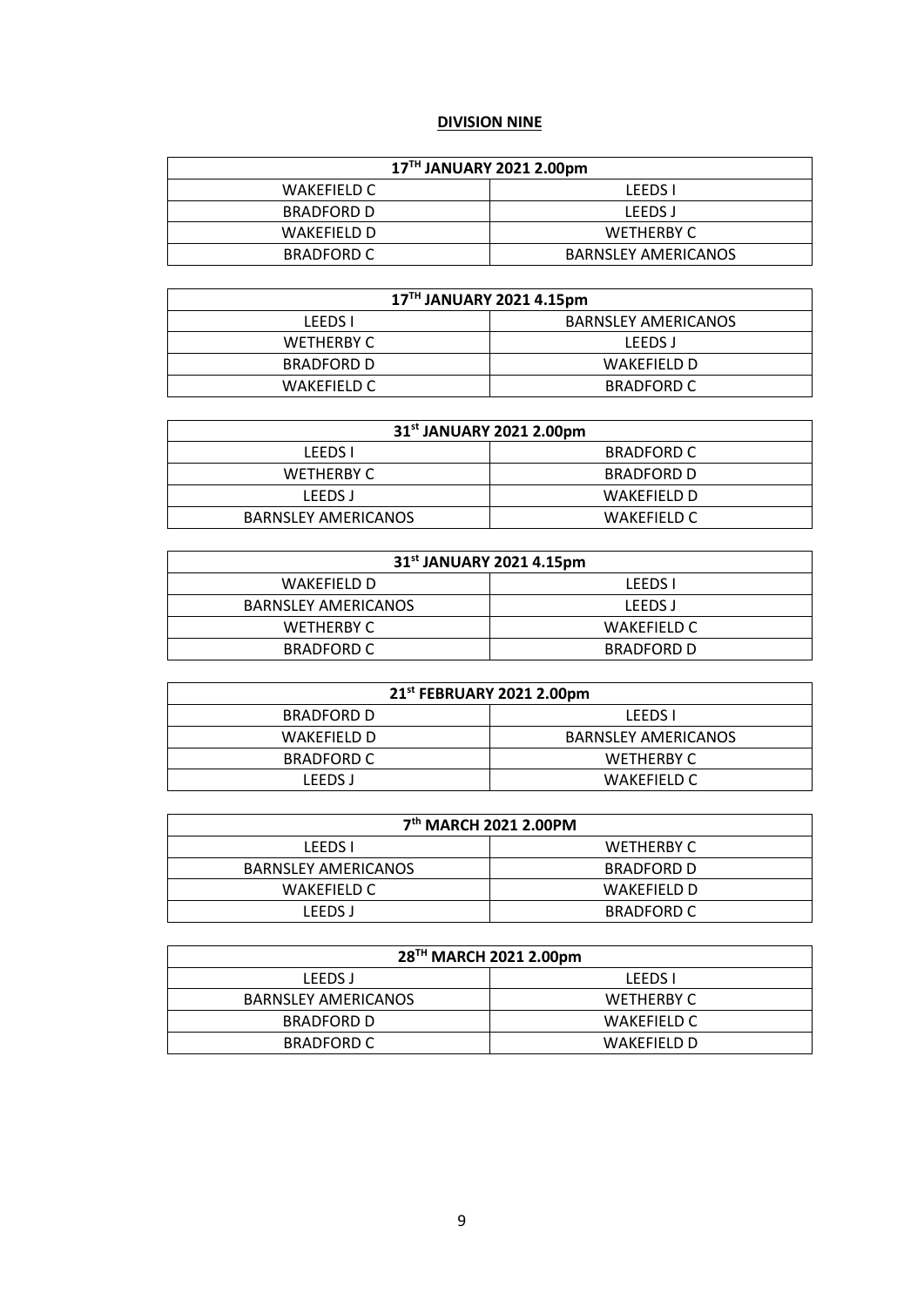# **DIVISION TEN**

| 17TH JANUARY 2021 2.00pm    |                       |  |
|-----------------------------|-----------------------|--|
| DONCASTER E                 | HULL C                |  |
| KEIGHLEY KBC-D              | RIPON AX              |  |
| <b>BRIGHOUSE CRUSADERS</b>  | <b>BEAUCHIEF BLUE</b> |  |
| <b>WAKEFIELD E - PETERS</b> | MALTON C              |  |

| 17TH JANUARY 2021 4.15pm |                             |
|--------------------------|-----------------------------|
| HULL C                   | MALTON C                    |
| <b>BEAUCHIEF BLUE</b>    | RIPON AX                    |
| KEIGHLEY KBC-D           | <b>BRIGHOUSE CRUSADERS</b>  |
| DONCASTER E              | <b>WAKEFIELD E - PETERS</b> |

| 31 <sup>st</sup> JANUARY 2021 2.00pm |                             |
|--------------------------------------|-----------------------------|
| HULL C                               | <b>WAKEFIELD E - PETERS</b> |
| <b>BEAUCHIEF BLUE</b>                | KEIGHLEY KBC-D              |
| RIPON AX                             | <b>BRIGHOUSE CRUSADERS</b>  |
| MALTON C                             | DONCASTER E                 |

| 31 <sup>st</sup> JANUARY 2021 4.15pm |                |  |
|--------------------------------------|----------------|--|
| <b>BRIGHOUSE CRUSADERS</b>           | <b>HULL C</b>  |  |
| MALTON C                             | RIPON AX       |  |
| <b>BEAUCHIEF BLUE</b>                | DONCASTER E    |  |
| <b>WAKEFIELD E - PETERS</b>          | KEIGHLEY KBC-D |  |

| 21st FEBRUARY 2021 2.00pm  |                       |
|----------------------------|-----------------------|
| KEIGHLEY KBC-D             | HULL C                |
| <b>BRIGHOUSE CRUSADERS</b> | MALTON C              |
| WAKEFIELD E - PETERS       | <b>BEAUCHIEF BLUE</b> |
| <b>RIPON AX</b>            | DONCASTER E           |

| 7th MARCH 2021 2.00PM |                             |
|-----------------------|-----------------------------|
| HULL C                | <b>BEAUCHIEF BLUE</b>       |
| MALTON C              | KEIGHLEY KBC-D              |
| DONCASTER E           | <b>BRIGHOUSE CRUSADERS</b>  |
| RIPON AX              | <b>WAKEFIELD E - PETERS</b> |

| 28 <sup>TH</sup> MARCH 2021 2.00pm |                            |  |
|------------------------------------|----------------------------|--|
| RIPON AX                           | <b>HULL C</b>              |  |
| MALTON C                           | <b>BEAUCHIEF BLUE</b>      |  |
| KEIGHLEY KBC-D                     | DONCASTER E                |  |
| WAKEFIELD E - PETERS               | <b>BRIGHOUSE CRUSADERS</b> |  |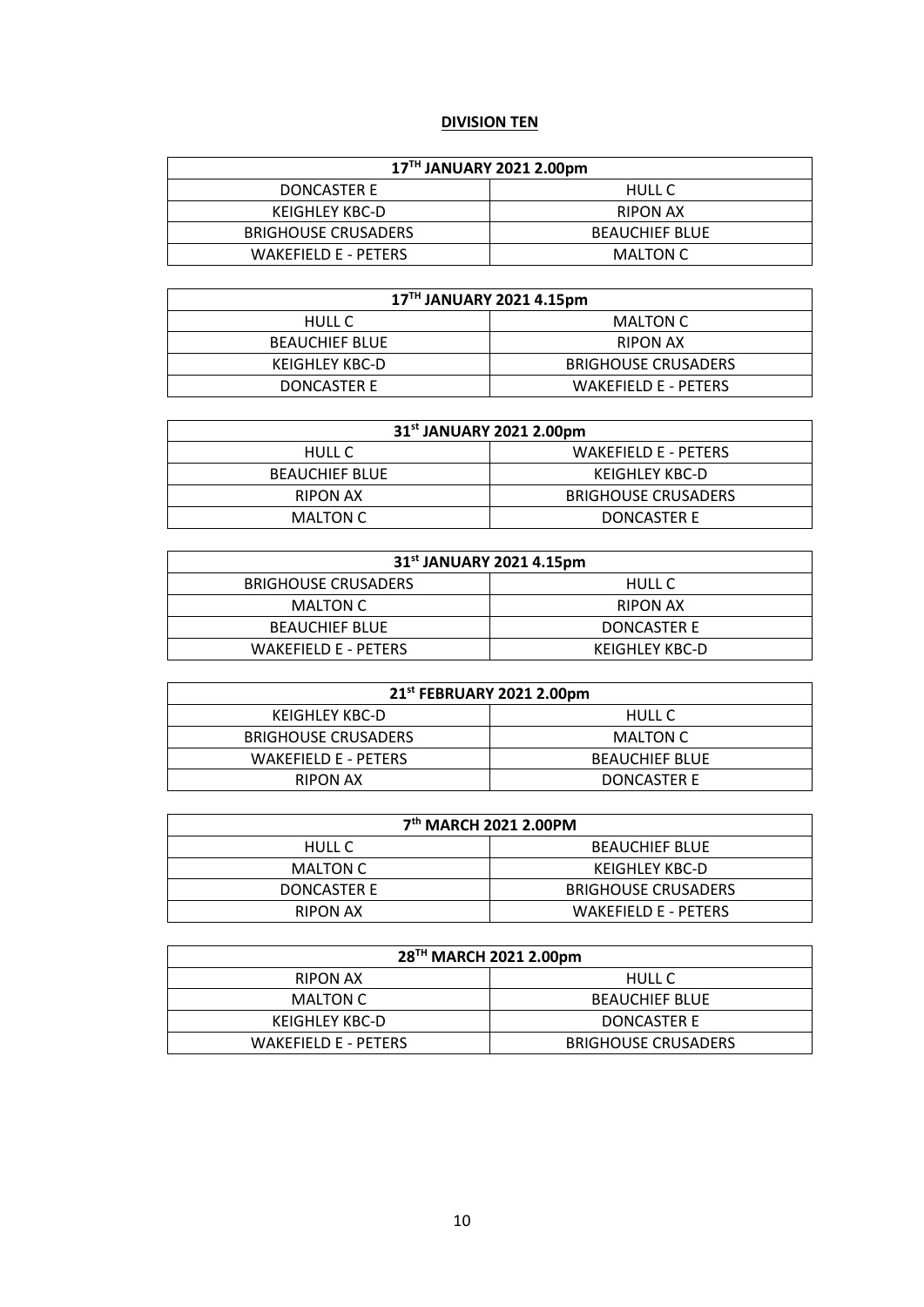# **DIVISION ELEVEN**

| 17TH JANUARY 2021 2.00pm |                       |  |
|--------------------------|-----------------------|--|
| WETHERBY D               | <b>ILKLEY ICONS 5</b> |  |
| <b>BARNSLEY BELLINIS</b> | <b>WAKEFIELD F</b>    |  |
| HALIFAX A                | HULL D                |  |
| <b>ILKLEY ICONS 6</b>    | YORK G                |  |

| 17TH JANUARY 2021 4.15pm |                       |  |
|--------------------------|-----------------------|--|
| <b>ILKLEY ICONS 5</b>    | YORK G                |  |
| HULL D                   | WAKEFIELD F           |  |
| <b>BARNSLEY BELLINIS</b> | HALIFAX A             |  |
| WETHERBY D               | <b>ILKLEY ICONS 6</b> |  |

| 31 <sup>st</sup> JANUARY 2021 2.00pm |                          |
|--------------------------------------|--------------------------|
| <b>ILKLEY ICONS 5</b>                | <b>ILKLEY ICONS 6</b>    |
| HULL D                               | <b>BARNSLEY BELLINIS</b> |
| WAKEFIFLD F                          | HALIFAX A                |
| YORK G                               | WETHERBY D               |

| 31 <sup>st</sup> JANUARY 2021 4.15pm |                          |  |
|--------------------------------------|--------------------------|--|
| HALIFAX A                            | <b>ILKLEY ICONS 5</b>    |  |
| YORK G                               | WAKEFIFLD F              |  |
| <b>HULL D</b>                        | WETHERBY D               |  |
| <b>ILKLEY ICONS 6</b>                | <b>BARNSLEY BELLINIS</b> |  |

| 21 <sup>st</sup> FEBRUARY 2021 2.00pm |                       |  |
|---------------------------------------|-----------------------|--|
| <b>BARNSLEY BELLINIS</b>              | <b>ILKLEY ICONS 5</b> |  |
| HALIFAX A                             | YORK G                |  |
| <b>ILKLEY ICONS 6</b>                 | HULL D                |  |
| WAKEFIELD F                           | WETHERBY D            |  |

| 7 <sup>th</sup> MARCH 2021 2.00PM |                          |  |
|-----------------------------------|--------------------------|--|
| <b>ILKLEY ICONS 5</b>             | HULL D                   |  |
| YORK G                            | <b>BARNSLEY BELLINIS</b> |  |
| <b>WETHERBY D</b>                 | HALIFAX A                |  |
| WAKEFIFLD F                       | <b>ILKLEY ICONS 6</b>    |  |

| 28 <sup>TH</sup> MARCH 2021 2.00pm |                       |  |
|------------------------------------|-----------------------|--|
| WAKEFIFLD F                        | <b>ILKLEY ICONS 5</b> |  |
| YORK G                             | HULL D                |  |
| <b>BARNSLEY BELLINIS</b>           | WETHERBY D            |  |
| <b>ILKLEY ICONS 6</b>              | HALIFAX A             |  |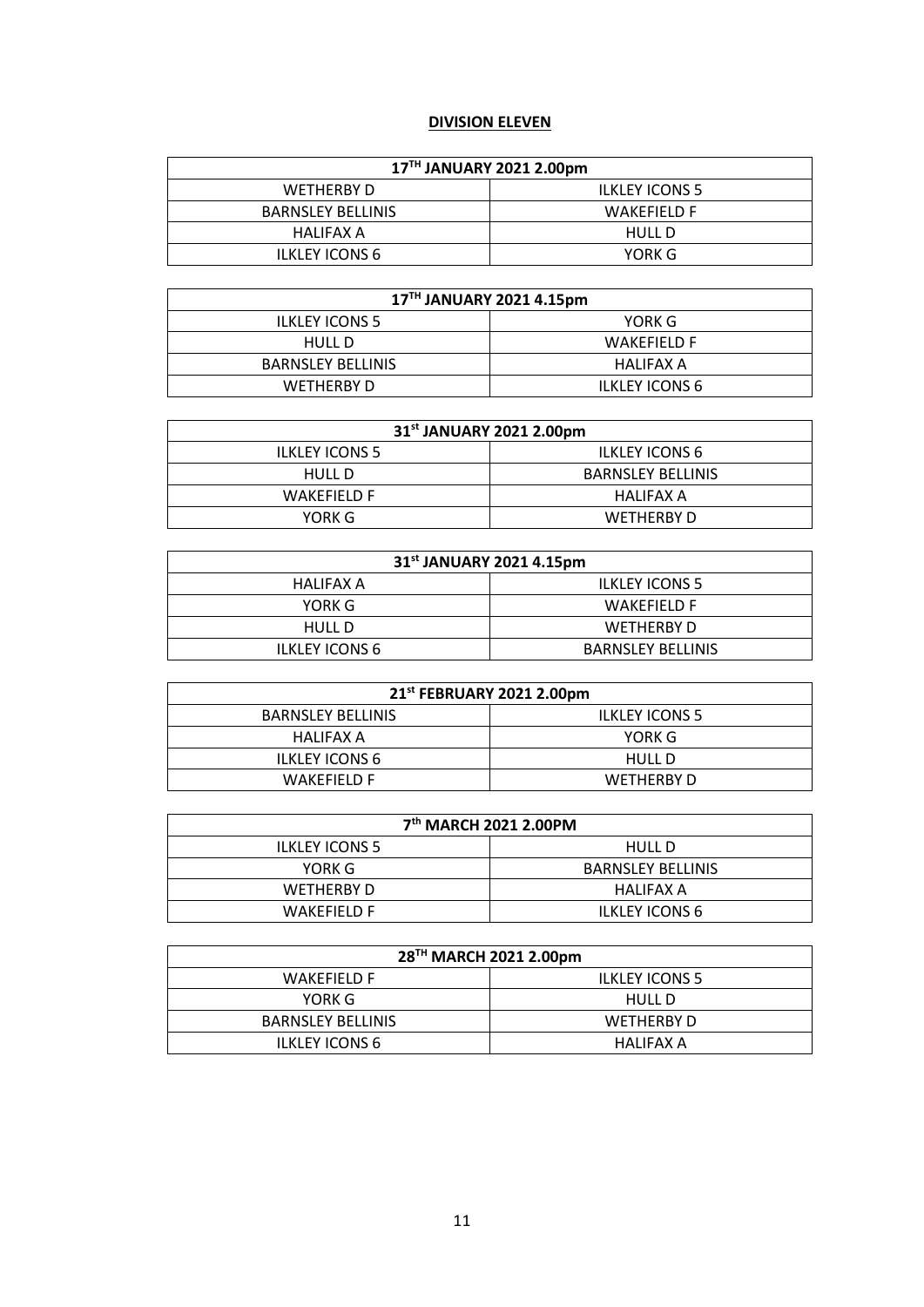# **DIVISION TWELVE**

| 17TH JANUARY 2021 2.00pm |                          |  |
|--------------------------|--------------------------|--|
| KEIGHLEY KBC-E           | KEIGHLEY KBC-F           |  |
| <b>ILKLEY ICONS 7</b>    | SCARBOROUGH C            |  |
| HALIFAX B                | <b>BRADFORD DIAMONDS</b> |  |
| <b>ILKLEY ICONS 8</b>    | <b>WETHERRY F</b>        |  |

| 17TH JANUARY 2021 4.15pm |                       |  |
|--------------------------|-----------------------|--|
| KEIGHLEY KBC-F           | <b>WETHERBY F</b>     |  |
| <b>BRADFORD DIAMONDS</b> | SCARBOROUGH C         |  |
| <b>ILKLEY ICONS 7</b>    | HALIFAX B             |  |
| KEIGHLEY KBC-E           | <b>ILKLEY ICONS 8</b> |  |

| 31 <sup>st</sup> JANUARY 2021 2.00pm |                       |  |
|--------------------------------------|-----------------------|--|
| KEIGHLEY KBC-F                       | <b>ILKLEY ICONS 8</b> |  |
| <b>BRADFORD DIAMONDS</b>             | <b>ILKLEY ICONS 7</b> |  |
| SCARBOROUGH C                        | HALIFAX B             |  |
| WFTHFRRY F                           | KEIGHLEY KBC-E        |  |

| 31 <sup>st</sup> JANUARY 2021 4.15pm |                       |  |
|--------------------------------------|-----------------------|--|
| HALIFAX B                            | KEIGHLEY KBC-F        |  |
| WFTHFRRY F                           | SCARBOROUGH C         |  |
| <b>BRADFORD DIAMONDS</b>             | KEIGHLEY KBC-E        |  |
| <b>ILKLEY ICONS 8</b>                | <b>ILKLEY ICONS 7</b> |  |

| 21st FEBRUARY 2021 2.00pm |                          |  |
|---------------------------|--------------------------|--|
| <b>ILKLEY ICONS 7</b>     | KEIGHLEY KBC-F           |  |
| HALIFAX B                 | <b>WETHERBY F</b>        |  |
| <b>ILKLEY ICONS 8</b>     | <b>BRADFORD DIAMONDS</b> |  |
| SCARBOROUGH C             | KEIGHLEY KBC-E           |  |

| 7 <sup>th</sup> MARCH 2021 2.00PM |                       |  |
|-----------------------------------|-----------------------|--|
| KEIGHLEY KBC-F                    | BRADFORD DIAMONDS     |  |
| <b>WETHERBY F</b>                 | <b>ILKLEY ICONS 7</b> |  |
| KEIGHLEY KBC-E                    | <b>HALIFAX B</b>      |  |
| SCARBOROUGH C                     | <b>ILKLEY ICONS 8</b> |  |

| 28 <sup>TH</sup> MARCH 2021 2.00pm |                          |
|------------------------------------|--------------------------|
| SCARBOROUGH C                      | KEIGHLEY KBC-F           |
| WFTHFRRY F                         | <b>BRADFORD DIAMONDS</b> |
| <b>ILKLEY ICONS 7</b>              | KEIGHLEY KBC-E           |
| <b>ILKLEY ICONS 8</b>              | <b>HALIFAX B</b>         |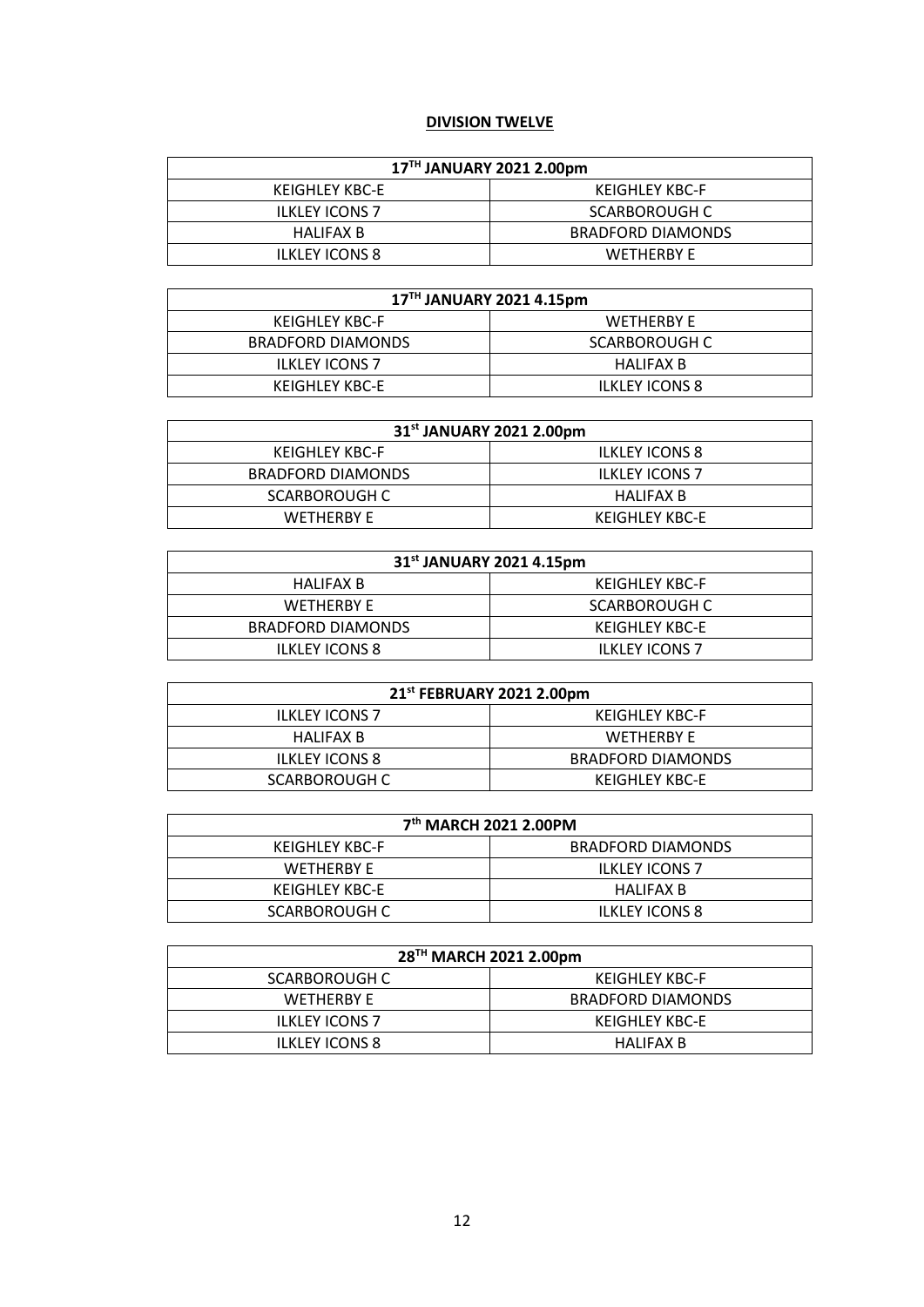# **DIVISION THIRTEEN**

| 17TH JANUARY 2021 2.00pm |                |  |
|--------------------------|----------------|--|
| <b>BRIDLINGTON ALPHA</b> | YORK H         |  |
| <b>BRADFORD EAGLES</b>   | KEIGHLEY KBC-G |  |
| HARROGATE E              | WAKEFIELD GINS |  |
| LEEDS K                  | LEEDS L        |  |

| 17TH JANUARY 2021 4.15pm |                    |
|--------------------------|--------------------|
| YORK H                   | LEEDS L            |
| <b>WAKEFIELD GINS</b>    | KEIGHLEY KBC-G     |
| <b>BRADFORD EAGLES</b>   | <b>HARROGATE E</b> |
| BRIDLINGTON ALPHA        | LEEDS K            |

| 31 <sup>st</sup> JANUARY 2021 2.00pm |                          |
|--------------------------------------|--------------------------|
| YORK H                               | LEEDS K                  |
| <b>WAKEFIELD GINS</b>                | <b>BRADFORD EAGLES</b>   |
| KEIGHLEY KBC-G                       | <b>HARROGATE E</b>       |
| LEEDS L                              | <b>BRIDLINGTON ALPHA</b> |

| 31 <sup>st</sup> JANUARY 2021 4.15pm |                          |
|--------------------------------------|--------------------------|
| <b>HARROGATE E</b>                   | YORK H                   |
| LEEDS L                              | KEIGHLEY KBC-G           |
| <b>WAKEFIELD GINS</b>                | <b>BRIDLINGTON ALPHA</b> |
| LEEDS K                              | <b>BRADFORD EAGLES</b>   |

| 21st FEBRUARY 2021 2.00pm |                          |
|---------------------------|--------------------------|
| <b>BRADFORD EAGLES</b>    | YORK H                   |
| HARROGATE E               | LEEDS L                  |
| LEEDS K                   | <b>WAKEFIELD GINS</b>    |
| KEIGHLEY KBC-G            | <b>BRIDLINGTON ALPHA</b> |

| 7 <sup>th</sup> MARCH 2021 2.00PM |                        |
|-----------------------------------|------------------------|
| YORK H                            | WAKEFIELD GINS         |
| <b>LEEDS L</b>                    | <b>BRADFORD EAGLES</b> |
| <b>BRIDLINGTON ALPHA</b>          | HARROGATE E            |
| KEIGHLEY KBC-G                    | LEEDS K                |

| 28 <sup>TH</sup> MARCH 2021 2.00pm |                          |
|------------------------------------|--------------------------|
| KEIGHLEY KBC-G                     | YORK H                   |
| <b>LEEDS L</b>                     | <b>WAKEFIELD GINS</b>    |
| <b>BRADFORD EAGLES</b>             | <b>BRIDLINGTON ALPHA</b> |
| LEEDS K                            | <b>HARROGATE E</b>       |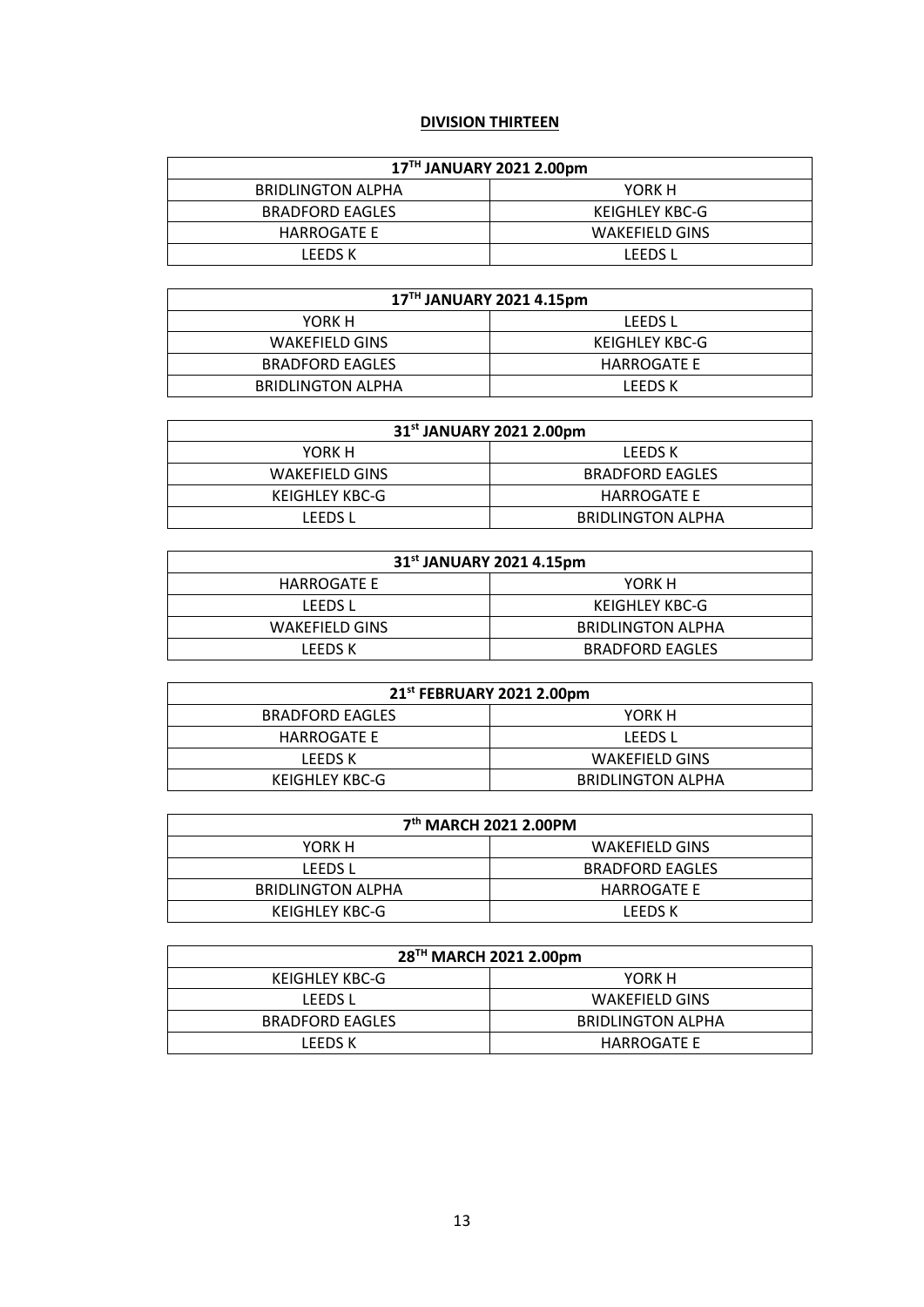# **DIVISION FOURTEEN**

| 17TH JANUARY 2021 2.00pm  |                         |  |
|---------------------------|-------------------------|--|
| <b>BRADFORD FINESSE'S</b> | <b>BRIDLINGTON BETA</b> |  |
| HALIFAX C                 | WETHERBY G              |  |
| WETHERBY D2               | <b>RIPON B1</b>         |  |
| HALIFAX D                 | <b>ILKLEY ICONS 9</b>   |  |

| 17TH JANUARY 2021 4.15pm  |                         |
|---------------------------|-------------------------|
| <b>BRIDLINGTON BETA</b>   | <b>ILKLEY ICONS 9</b>   |
| RIPON B1                  | WETHERBY G              |
| HALIFAX C                 | WETHERBY D <sub>2</sub> |
| <b>BRADFORD FINESSE'S</b> | HALIFAX D               |

| 31 <sup>st</sup> JANUARY 2021 2.00pm |                           |
|--------------------------------------|---------------------------|
| <b>BRIDLINGTON BETA</b>              | HALIFAX D                 |
| RIPON B1                             | HALIFAX C                 |
| WETHERBY G                           | WETHERBY D <sub>2</sub>   |
| <b>ILKLEY ICONS 9</b>                | <b>BRADFORD FINESSE'S</b> |

| 31 <sup>st</sup> JANUARY 2021 4.15pm |                           |  |
|--------------------------------------|---------------------------|--|
| WETHERBY D <sub>2</sub>              | <b>BRIDLINGTON BETA</b>   |  |
| <b>ILKLEY ICONS 9</b>                | WETHERBY G                |  |
| <b>RIPON B1</b>                      | <b>BRADFORD FINESSE'S</b> |  |
| HALIFAX D                            | HALIFAX C                 |  |

| 21 <sup>st</sup> FEBRUARY 2021 2.00pm |                           |
|---------------------------------------|---------------------------|
| HALIFAX C                             | <b>BRIDLINGTON BETA</b>   |
| WETHERBY D <sub>2</sub>               | <b>ILKLEY ICONS 9</b>     |
| HALIFAX D                             | <b>RIPON B1</b>           |
| WETHERBY G                            | <b>BRADFORD FINESSE'S</b> |

| 7 <sup>th</sup> MARCH 2021 2.00PM |                         |
|-----------------------------------|-------------------------|
| <b>BRIDLINGTON BETA</b>           | <b>RIPON B1</b>         |
| <b>ILKLEY ICONS 9</b>             | HALIFAX C               |
| <b>BRADFORD FINESSE'S</b>         | WETHERBY D <sub>2</sub> |
| WETHERBY G                        | HALIFAX D               |

| 28 <sup>TH</sup> MARCH 2021 2.00pm |                           |
|------------------------------------|---------------------------|
| WETHERBY G                         | <b>BRIDLINGTON BETA</b>   |
| <b>ILKLEY ICONS 9</b>              | <b>RIPON B1</b>           |
| HALIFAX C                          | <b>BRADFORD FINESSE'S</b> |
| HALIFAX D                          | WETHERBY D2               |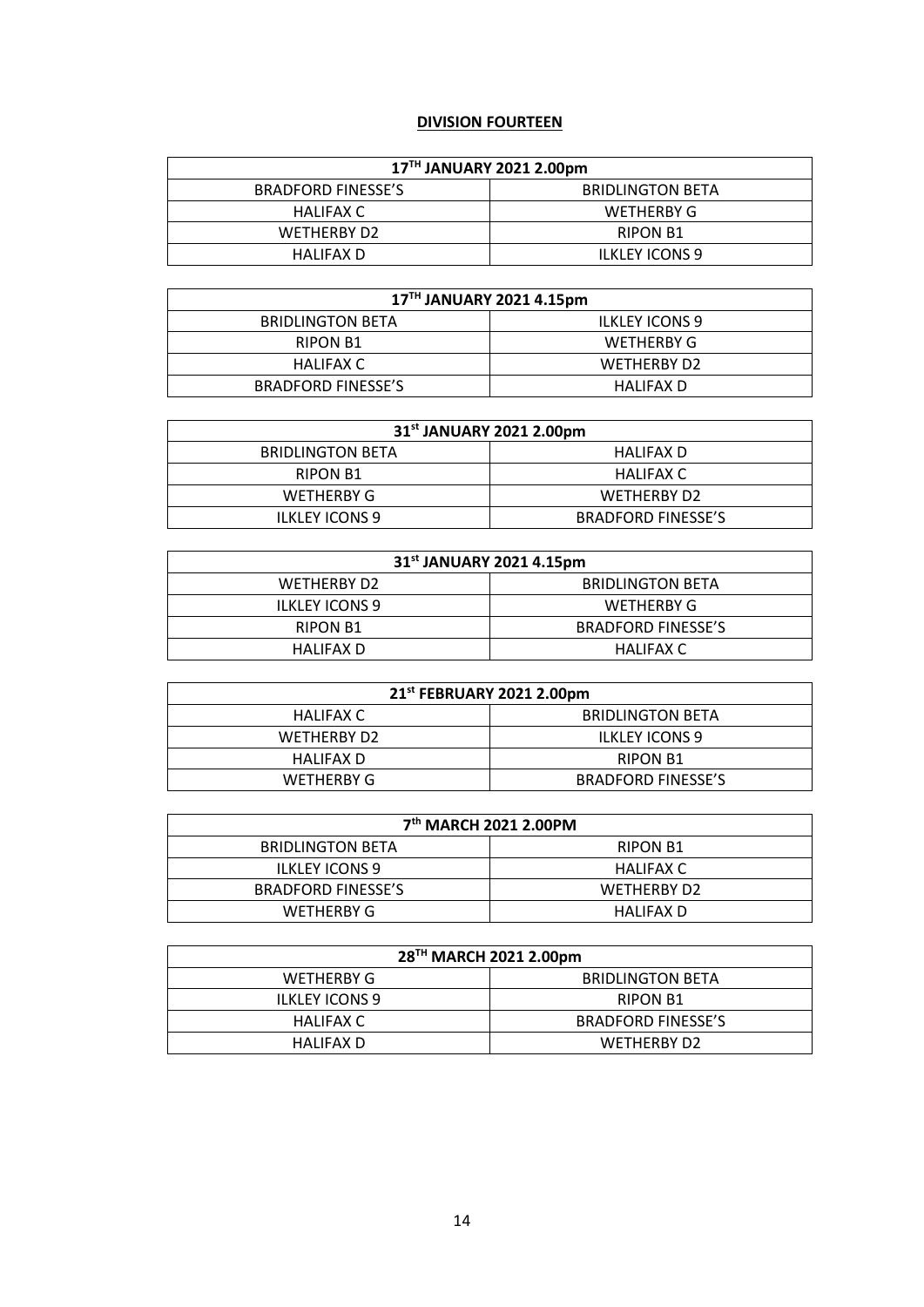# **DIVISION FIFTEEN**

| 17TH JANUARY 2021 2.00pm |                |  |
|--------------------------|----------------|--|
| <b>ILKLEY ICONS 10</b>   | HALIFAX E      |  |
| <b>SHELLEY C</b>         | LEEDS M        |  |
| RIPON B <sub>2</sub>     | WAKEFIFLD H    |  |
| OLIVER COWAN ONLINE C    | KEIGHLEY KBC-H |  |

| 17TH JANUARY 2021 4.15pm |                       |  |
|--------------------------|-----------------------|--|
| HALIFAX E                | KEIGHLEY KBC-H        |  |
| WAKEFIFLD H              | LEEDS M               |  |
| <b>SHELLEY C</b>         | <b>RIPON B2</b>       |  |
| <b>ILKLEY ICONS 10</b>   | OLIVER COWAN ONLINE C |  |

| 31 <sup>st</sup> JANUARY 2021 2.00pm |                        |  |
|--------------------------------------|------------------------|--|
| HALIFAX E                            | OLIVER COWAN ONLINE C  |  |
| WAKEFIFLD H                          | <b>SHELLEY C</b>       |  |
| LEEDS M                              | <b>RIPON B2</b>        |  |
| KEIGHLEY KBC-H                       | <b>ILKLEY ICONS 10</b> |  |

| 31 <sup>st</sup> JANUARY 2021 4.15pm |                        |  |
|--------------------------------------|------------------------|--|
| RIPON B <sub>2</sub>                 | HALIFAX E              |  |
| KEIGHLEY KBC-H                       | LEEDS M                |  |
| WAKEFIFLD H                          | <b>ILKLEY ICONS 10</b> |  |
| OLIVER COWAN ONLINE C                | SHELLEY C              |  |

| 21 <sup>st</sup> FEBRUARY 2021 2.00pm |                        |
|---------------------------------------|------------------------|
| <b>SHELLEY C</b>                      | HALIFAX E              |
| RIPON B <sub>2</sub>                  | KEIGHLEY KBC-H         |
| OLIVER COWAN ONLINE C                 | WAKEFIFLD H            |
| LEEDS M                               | <b>ILKLEY ICONS 10</b> |

| 7 <sup>th</sup> MARCH 2021 2.00PM |                       |
|-----------------------------------|-----------------------|
| HALIFAX E                         | WAKEFIFLD H           |
| KEIGHLEY KBC-H                    | <b>SHELLEY C</b>      |
| <b>ILKLEY ICONS 10</b>            | <b>RIPON B2</b>       |
| LEEDS M                           | OLIVER COWAN ONLINE C |

| 28 <sup>TH</sup> MARCH 2021 2.00pm |                        |
|------------------------------------|------------------------|
| LEEDS M                            | HALIFAX E              |
| KEIGHLEY KBC-H                     | WAKEFIFLD H            |
| SHELLEY C                          | <b>ILKLEY ICONS 10</b> |
| OLIVER COWAN ONLINE C              | RIPON B <sub>2</sub>   |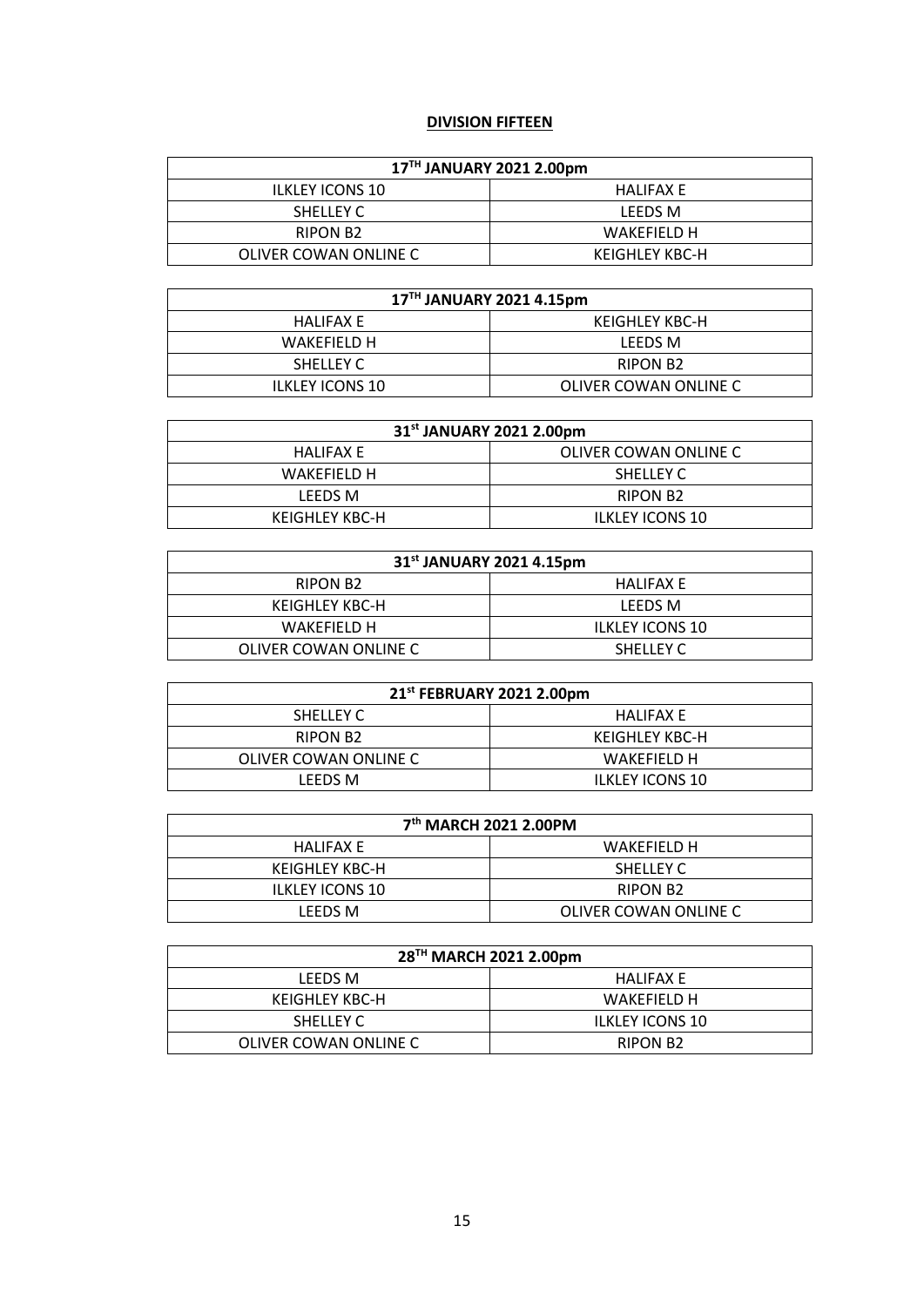# **DIVISION SIXTEEN**

| 17TH JANUARY 2021 2.00pm    |                          |  |
|-----------------------------|--------------------------|--|
| <b>WETHERBY F</b>           | HULL F                   |  |
| <b>BARNSLEY ESPALOMAS</b>   | HUDDERSFIELD JACK'S LADS |  |
| SHELLEY D                   | <b>BARNSLEY CAMPARIS</b> |  |
| <b>BRIGHOUSE DOUBLETONS</b> | <b>HARROGATE F</b>       |  |

| 17TH JANUARY 2021 4.15pm  |                             |
|---------------------------|-----------------------------|
| HULL F                    | <b>HARROGATE F</b>          |
| <b>BARNSLEY CAMPARIS</b>  | HUDDERSFIELD JACK'S LADS    |
| <b>BARNSLEY ESPALOMAS</b> | <b>SHELLEY D</b>            |
| <b>WETHERBY F</b>         | <b>BRIGHOUSE DOUBLETONS</b> |

| 31 <sup>st</sup> JANUARY 2021 2.00pm |                             |
|--------------------------------------|-----------------------------|
| HULL F                               | <b>BRIGHOUSE DOUBLETONS</b> |
| <b>BARNSLEY CAMPARIS</b>             | <b>BARNSLEY ESPALOMAS</b>   |
| HUDDERSFIELD JACK'S LADS             | <b>SHELLEY D</b>            |
| <b>HARROGATE F</b>                   | <b>WETHERBY F</b>           |

| 31 <sup>st</sup> JANUARY 2021 4.15pm |                           |  |
|--------------------------------------|---------------------------|--|
| SHELLEY D                            | <b>HULL E</b>             |  |
| <b>HARROGATE F</b>                   | HUDDERSFIELD JACK'S LADS  |  |
| <b>BARNSLEY CAMPARIS</b>             | <b>WETHERBY F</b>         |  |
| <b>BRIGHOUSE DOUBLETONS</b>          | <b>BARNSLEY ESPALOMAS</b> |  |

| 21 <sup>st</sup> FEBRUARY 2021 2.00pm |                          |
|---------------------------------------|--------------------------|
| <b>BARNSLEY ESPALOMAS</b>             | <b>HULL E</b>            |
| SHELLEY D                             | <b>HARROGATE F</b>       |
| <b>BRIGHOUSE DOUBLETONS</b>           | <b>BARNSLEY CAMPARIS</b> |
| HUDDERSFIELD JACK'S LADS              | <b>WETHERBY F</b>        |

| 7 <sup>th</sup> MARCH 2021 2.00PM |                             |
|-----------------------------------|-----------------------------|
| HULL F                            | <b>BARNSLEY CAMPARIS</b>    |
| <b>HARROGATE F</b>                | <b>BARNSLEY ESPALOMAS</b>   |
| <b>WETHERBY F</b>                 | SHELLEY D                   |
| HUDDERSFIELD JACK'S LADS          | <b>BRIGHOUSE DOUBLETONS</b> |

| 28 <sup>TH</sup> MARCH 2021 2.00pm |                          |
|------------------------------------|--------------------------|
| HUDDERSFIELD JACK'S LADS           | <b>HULL E</b>            |
| <b>HARROGATE F</b>                 | <b>BARNSLEY CAMPARIS</b> |
| <b>BARNSLEY ESPALOMAS</b>          | <b>WETHERBY F</b>        |
| <b>BRIGHOUSE DOUBLETONS</b>        | <b>SHELLEY D</b>         |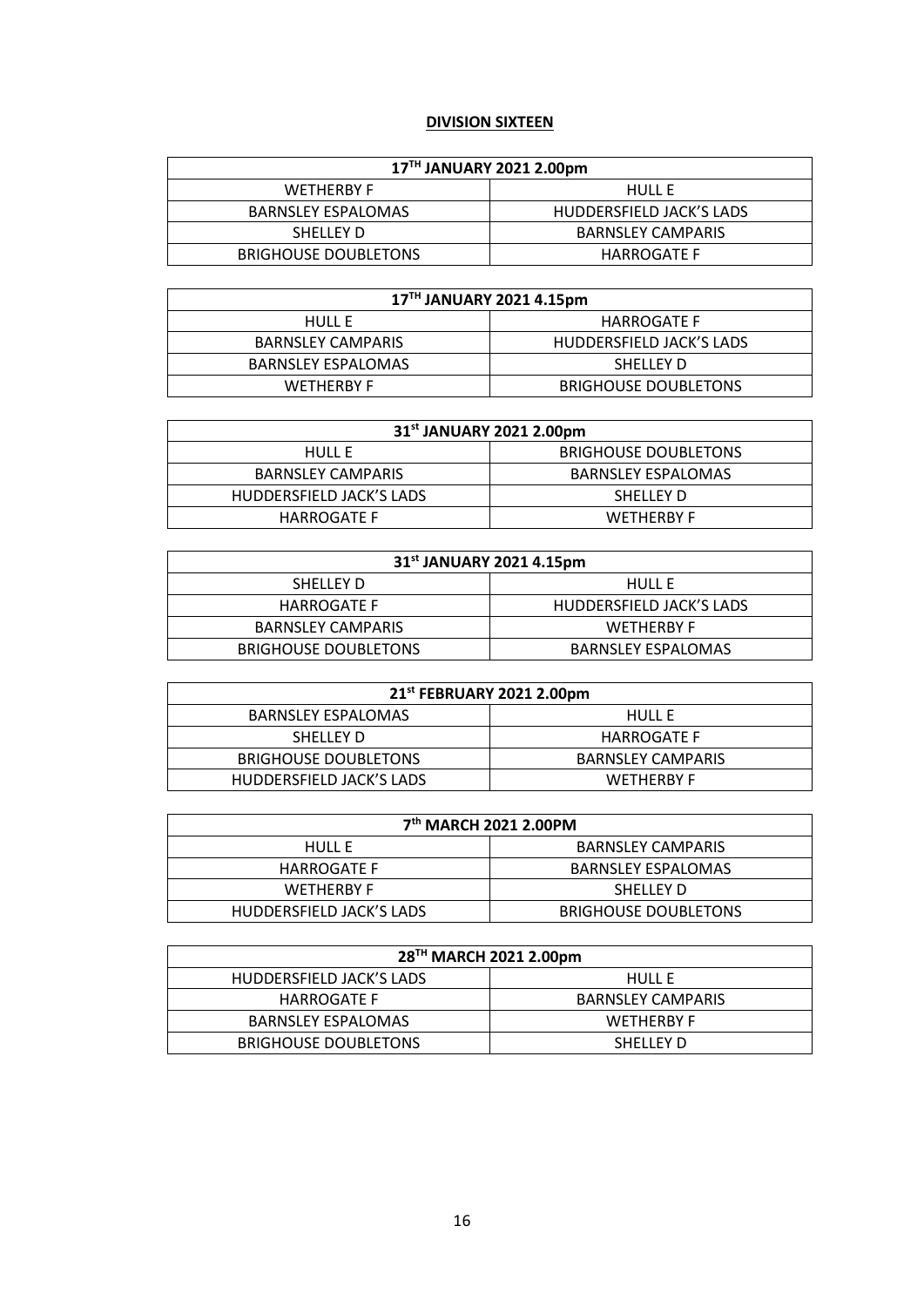#### **DIVISION SEVENTEEN**

| 17TH JANUARY 2021 2.00pm |                           |
|--------------------------|---------------------------|
| <b>GARFORTH C</b>        | WETHERBY H                |
| OLIVER COWAN ONLINE E    | <b>WETHERBY I</b>         |
| <b>WAKEFIELD I</b>       | <b>KEIGHLEY KBC-I</b>     |
| <b>HULL F</b>            | <b>BARNSLEY DAIQUIRIS</b> |
| OLIVER COWAN ONLINE D    | <b>BRIGHOUSE EAGLES</b>   |

| 17 <sup>TH</sup> JANUARY 2021 4.15pm |                         |
|--------------------------------------|-------------------------|
| <b>GARFORTH C</b>                    | OLIVER COWAN ONLINE E   |
| WETHERBY H                           | <b>BRIGHOUSE EAGLES</b> |
| <b>BARNSLEY DAIQUIRIS</b>            | OLIVER COWAN ONLINE D   |
| <b>KEIGHLEY KBC-I</b>                | <b>HULL F</b>           |
| <b>WETHERRY I</b>                    | <b>WAKEFIFLD I</b>      |

| 31 <sup>st</sup> JANUARY 2021 2.00pm |                           |
|--------------------------------------|---------------------------|
| OLIVER COWAN ONLINE D                | <b>KEIGHLEY KBC-I</b>     |
| <b>BRIGHOUSE EAGLES</b>              | <b>BARNSLEY DAIQUIRIS</b> |
| OLIVER COWAN ONLINE E                | WETHERBY H                |
| WAKEFIELD I                          | <b>GARFORTH C</b>         |
| HULL F                               | <b>WETHERBY I</b>         |

| 31 <sup>st</sup> JANUARY 2021 4.15pm |                           |
|--------------------------------------|---------------------------|
| <b>WETHERBY I</b>                    | OLIVER COWAN ONLINE D     |
| <b>GARFORTH C</b>                    | <b>HULL F</b>             |
| OLIVER COWAN ONLINE E                | <b>WAKEFIELD L</b>        |
| <b>WETHERBY H</b>                    | <b>BARNSLEY DAIQUIRIS</b> |
| KEIGHLEY KBC-I                       | <b>BRIGHOUSE EAGLES</b>   |

| 21st FEBRUARY 2021 2.00pm |                       |
|---------------------------|-----------------------|
| <b>HULL F</b>             | OLIVER COWAN ONLINE E |
| OLIVER COWAN ONLINE D     | <b>GARFORTH C</b>     |
| <b>BRIGHOUSE EAGLES</b>   | <b>WETHERBY I</b>     |
| <b>BARNSLEY DAIQUIRIS</b> | <b>KEIGHLEY KBC-I</b> |
| WAKFFIFLD I               | WFTHFRRY H            |

| 7 <sup>th</sup> MARCH 2021 2.00PM |                           |
|-----------------------------------|---------------------------|
| WETHERBY H                        | KEIGHLEY KBC-I            |
| <b>WETHERBY I</b>                 | <b>BARNSLEY DAIQUIRIS</b> |
| <b>GARFORTH C</b>                 | <b>BRIGHOUSE EAGLES</b>   |
| OLIVER COWAN ONLINE E             | OLIVER COWAN ONLINE D     |
| WAKFFIFLD I                       | <b>HULL F</b>             |